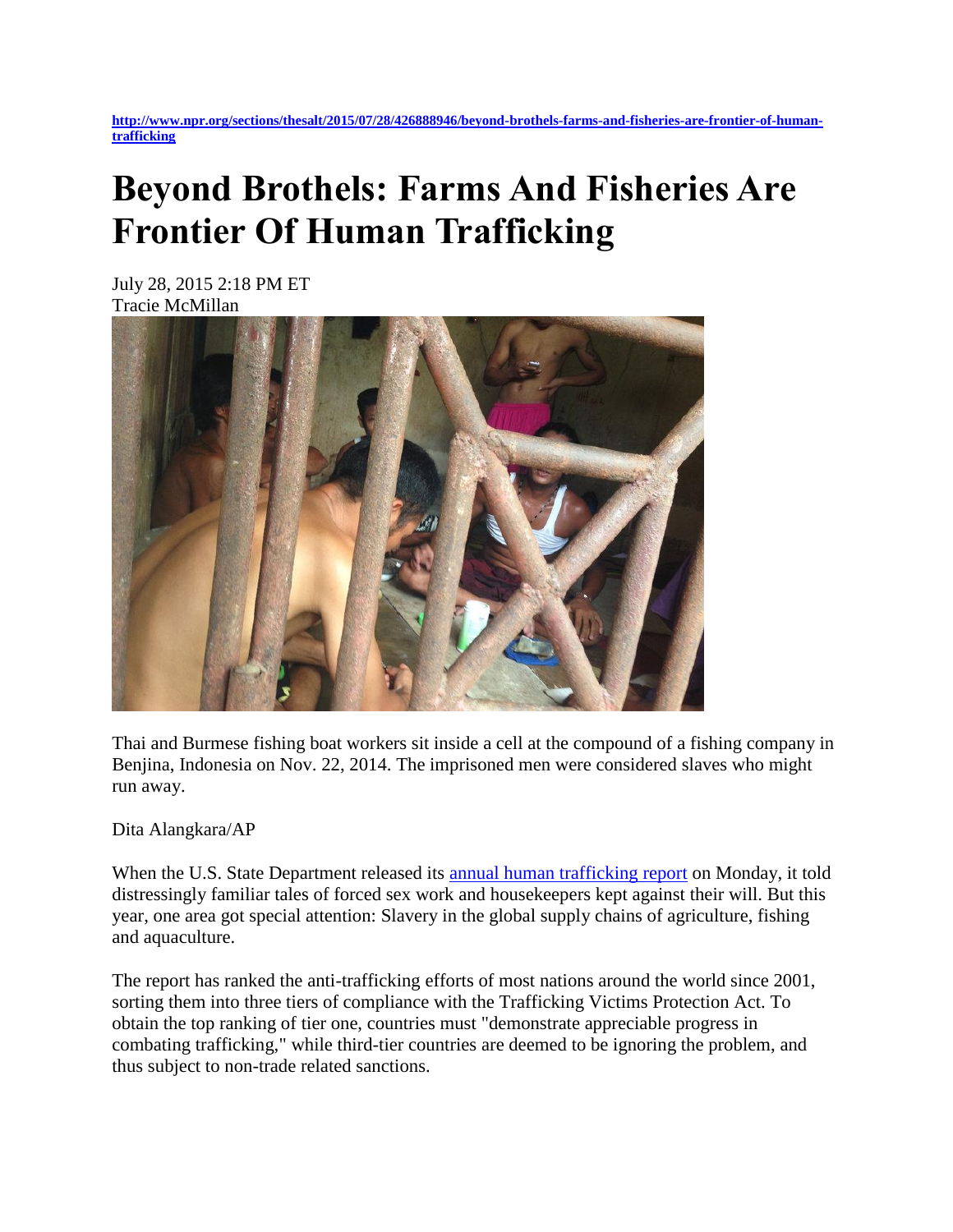## **[Malaysia, Cuba Taken Off U.S. Human Trafficking Blacklist](http://www.npr.org/sections/thetwo-way/2015/07/27/426760738/malaysia-cuba-taken-off-u-s-human-trafficking-blacklist)**

In the report's early years, domestic and sex work dominated, and trafficking was attributed to ["greed and moral turpitude.](http://www.state.gov/j/tip/rls/tiprpt/2001/3929.htm)" But in the 2015 report, the more mundane — but endemic problem of labor rights within global supply chains takes center stage, with food industries highlighted for both abuse and for some promising efforts to fight the problem.

"Awareness about forced labor and its significance in the global economy has been mounting in recent years," Mai Shiozaki, a spokesperson for the State Department, tells The Salt in an email. A mix of government officials, advocates, businesses and media had driven that shift, she says.

It's a welcome change, say advocates. "We've seen ... a recognition that issues of labor trafficking work their way into goods and products and services we purchase every day as consumers," says Killian Moote, project director of [KnowTheChain,](http://www.knowthechain.org/) a non-profit that helps businesses scrutinize their supply chains for labor abuses. "And it's necessary to continue to highlight that for consumers as well as companies."



A worker collects oil palm fruits outside Kuala Lumpur, Malaysia in 2009. According to the State Department's 2015 human trafficking report, some foreign migrant workers on Malaysian palm oil plantations are subjected to forced labor.

Vincent Thian/AP

And once you start looking at the supply chains most likely to have trafficked workers, you find that a striking number are producing food.

In January, [Verité,](http://verite.org/About-Us) a non-government organization that analyzes labor conditions around the world, released a [report](http://verite.org/sites/default/files/images/Verite-Executive_Order_13627.pdf) commissioned by the State Department analyzing the likelihood of trafficking in federal and private supply chains. Of 48 commodities targeted for additional research because they were especially vulnerable to trafficking, 22 were food — everything from the well-publicized [fish,](http://www.npr.org/sections/thesalt/2015/03/27/395589154/was-your-seafood-caught-by-slaves-ap-uncovers-unsavory-trade) shrimp, [cocoa](http://www.npr.org/sections/thesalt/2011/11/29/142891462/nestle-to-investigate-child-labor-on-its-cocoa-farms) and [palm oil](http://www.npr.org/sections/thesalt/2014/02/20/280257631/how-tracing-the-oil-in-your-pop-tarts-may-help-save-rainforests) industries, to crops like wheat and corn.